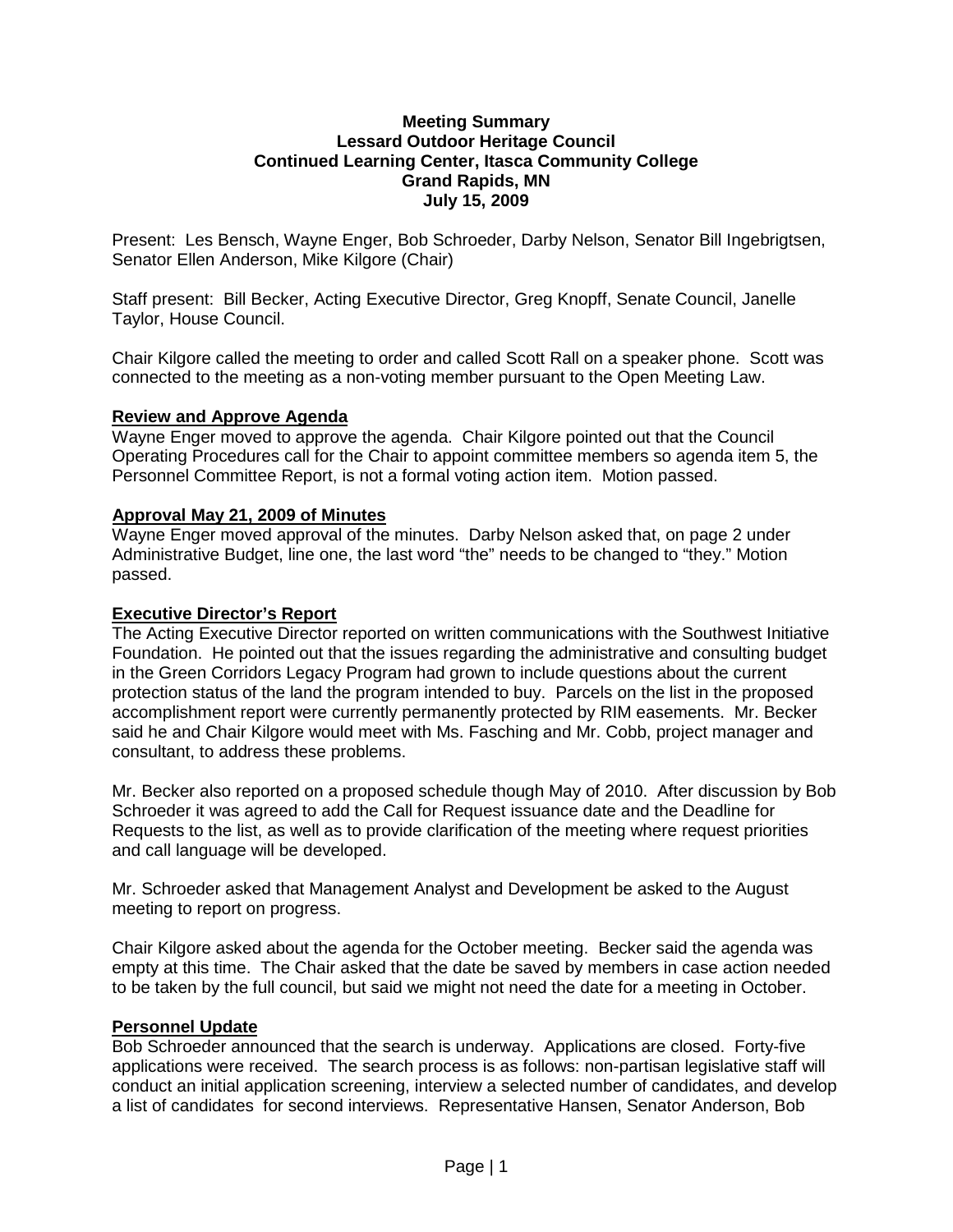Schroeder, and Chair Kilgore will conduct the second round of interviews leading to a recommendation to the Personnel Committee for consideration at its August 13 meeting. The Personnel Committee will recommend to the full Council the individual to be appointed as executive director at the August meeting. In order to comply with the open meeting law quorum rules, Councilor Schroeder recommended the Personnel Committee be expanded by the Chair to seven members including: Bob Schroeder, Jim Cox, Representative Hansen, Senator Anderson, Wayne Enger, David Hartwell, and Representative Gunther.

Chair Kilgore appointed Enger, Hartwell and Gunther to the Personnel Committee.

Councilor Bensch raised concerns about the full Council receiving only one name. Representative Schroeder said the Personnel Committee would ideally make a recommendation of a single candidate. The Council will vote on that candidate.

LCC will approve or disapprove the Council selection and negotiate with the selected candidate.

# **Lessard-Sams Conservation Partners Grant Program Update**

Denise Anderson and Leslie Tannahill of DNR provided the council with information on the progress on the grants program. Leslie Tannahill has been assigned by the DNR to manage the program. Ms. Tannahill reported that DNR was filling staff positions for the program, developing a communication plan, and developing the request for proposals. The website for the grant program is up. DNR has talked with BWSR staff about how the two agencies can cooperate on this program. The DNR plans to start accepting applications in late September.

Senator Anderson asked if the application was going to be kept simple to allow the average person to apply. Tannahill replied that there is information that is necessary, but that the application will be as simple as possible and DNR personnel around the state will provide assistance.

Senator Anderson asked staff to look into the point in the grant-making process grant applications become public data.

# **Approve Accomplishment Plans for 2009 Appropriations**

Accelerate the Waterfowl Production Area Program in Minnesota: Matt Holland, Senior Field Coordinator, Pheasants Forever (PF), presented the accomplishment plan for the program acquiring land for the Waterfowl Production Area system (WPA) of the USFWS. He pointed out the list of potential acquisitions from which PF will choose and testified that these had been reviewed by USFWS and DU as well as PF. He also indicated these acquisitions were the priority parcels identified in the USFWS Wetland Management District planning process. They meet the biological criteria and generally are additions to existing projects. Mr. Becker asked if these parcels were identified as the result of the USFWS Strategic Habitat Conservation process of adaptive management. Senator Anderson asked if any of the parcels were covered by permanent easements. Holland replied there were some parcels with partial coverage by easements, but that PF would purchase the fee underlying the easement with funds other than OHF dollars. Mr. Schroeder asked why there were more acres on the list than the program intended to acquire. Mr. Holland said it was to ensure there were priority willing sellers approved, and to allow acquisition of more acreage than promised if land prices allow. Chair Kilgore asked about the accuracy of the map accompanying the accomplishment plan. Mr. Holland replied that the map needed to be updated. Chair Kilgore then asked about the effect of the National Wildlife Refuge System Improvement Act of 1997 on the public taking of fish and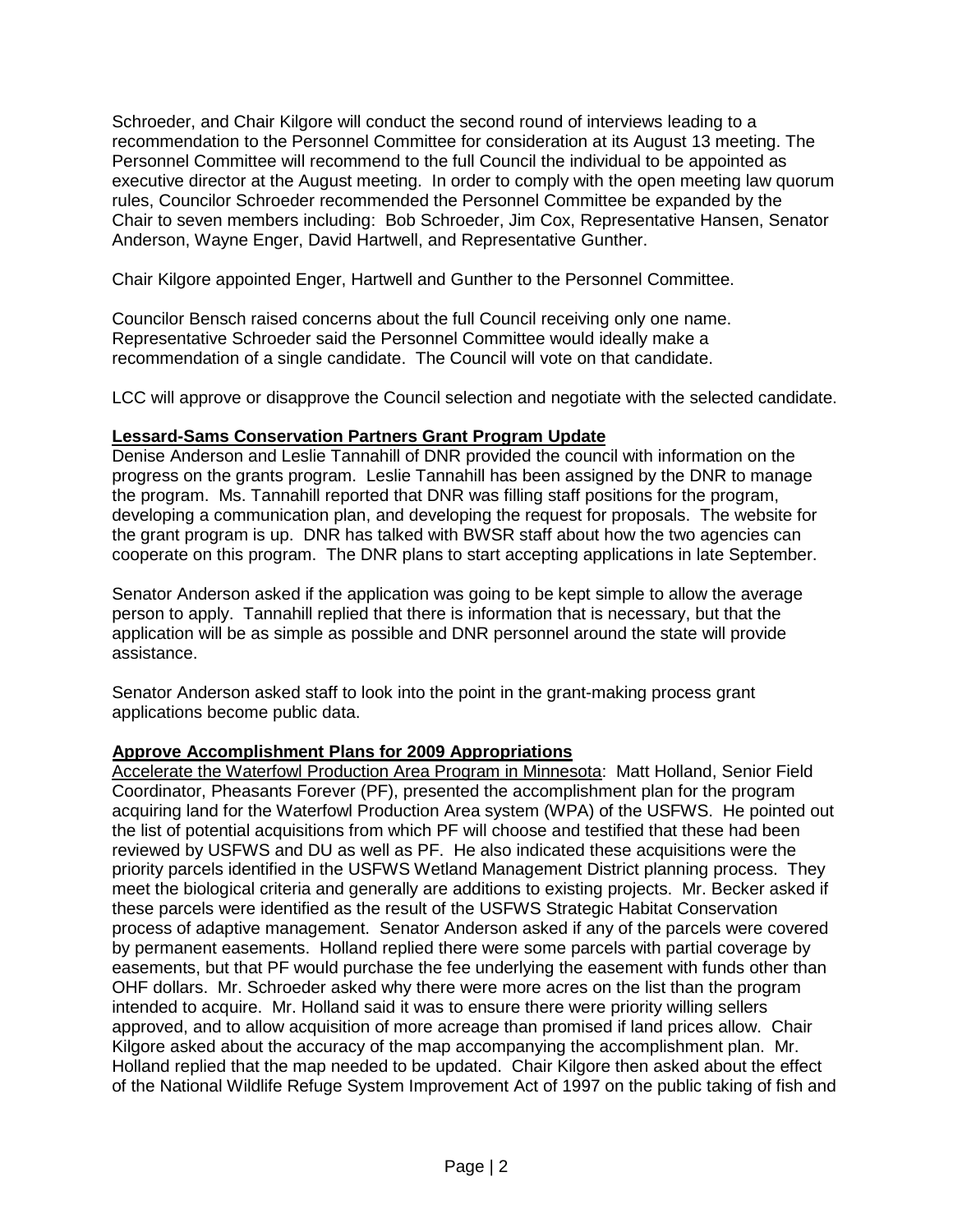wildlife. Mr. Holland indicated taking of game was permitted. Staff was asked to inquire about that Act and prepare a summary. Les Bensch moved adoption. Motion Passed

Contract Management: Denise Anderson, Chief Financial Officer, DNR presented the accomplishment program for the program managing the appropriations passed through DNR to third party non-governmental organizations. Ms. Anderson testified that the DNR would follow the Minnesota Management and Budget, Department of Administration, grants policies. She further testified that services provided will be billed on an hourly basis and DNR will provide periodic reports on the amount of money spent on administration and reimbursed to passthrough recipients. Chair Kilgore expressed concern and asked about the following sentences on the bottom of page 2 of the report, "This staff time is currently unfunded. Other unfunded projected costs include costs for activities necessary for the DNR to receive donated land and technical guidance." Ms. Anderson replied that the unfunded liabilities will be tracked and reported to the Council and DNR will provide a request for funding in the 2010 session to supplement the available funding for ongoing contract management. Wayne Enger moved adoption. Motion passed.

# **Contract with DNR for administrative services**

Mr. Becker reviewed the specifics of the contract authorizing DNR to provide administrative services to the Council. He pointed out that the contract covered all administrative costs except the travel expense costs and that interagency agreements with the Management Analysis and Development division are under separate agreement with LCC. The period covered is July 1, 2009 through October 1, 2009.

# **Planning Project – MMB, Management Analysis and Development (MAD) contract**

Staff reviewed the interagency agreement for planning and facilitation help for the council's Phase I strategic plan and the MAD working papers describing the planning sessions, including the session dates. Council members were encouraged to attend these meetings. Travel expenses will be reimbursed, according to the Chair. Les Bensch made a motion to amend to the MAD working papers' description of the resource allocation matrix and the instructions to the conservation professionals. He requested "for fish, game and wildlife" be added to the row headings in the matrix and that the definitions adopted by the Council be laid before the conservation professionals at the meetings. Bob Schroeder asked whether the Constitutional language would be presented to the conservation professionals. Staff replied in the affirmative. The motion was divided. Part 1, the amending the matrix, failed. Part II, laying the Council's adopted definitions before the conservation professionals, passed.

# **Election of Officers**

The following Council members were nominated for these positions:

| Chair<br>Vice-Chair        | Mike Kilgore<br>Jim Cox |                          |
|----------------------------|-------------------------|--------------------------|
| Secretary                  | Darby Nelson            |                          |
| Treasurer                  | David Hartwell          |                          |
| Legislative Representative | <b>Rick Hansen</b>      | <b>Bill Ingebrigtsen</b> |

Bob Schroeder moved to suspend the Council operating procedures to allow a voice vote on the uncontested slate and elect the uncontested slate of Mike Kilgore for Chair, Jim Cox for Vice-Chair, Darby Nelson for Secretary, and David Hartwell for Treasurer, unanimously. The motion passed. The uncontested slate was elected unanimously by voice vote.